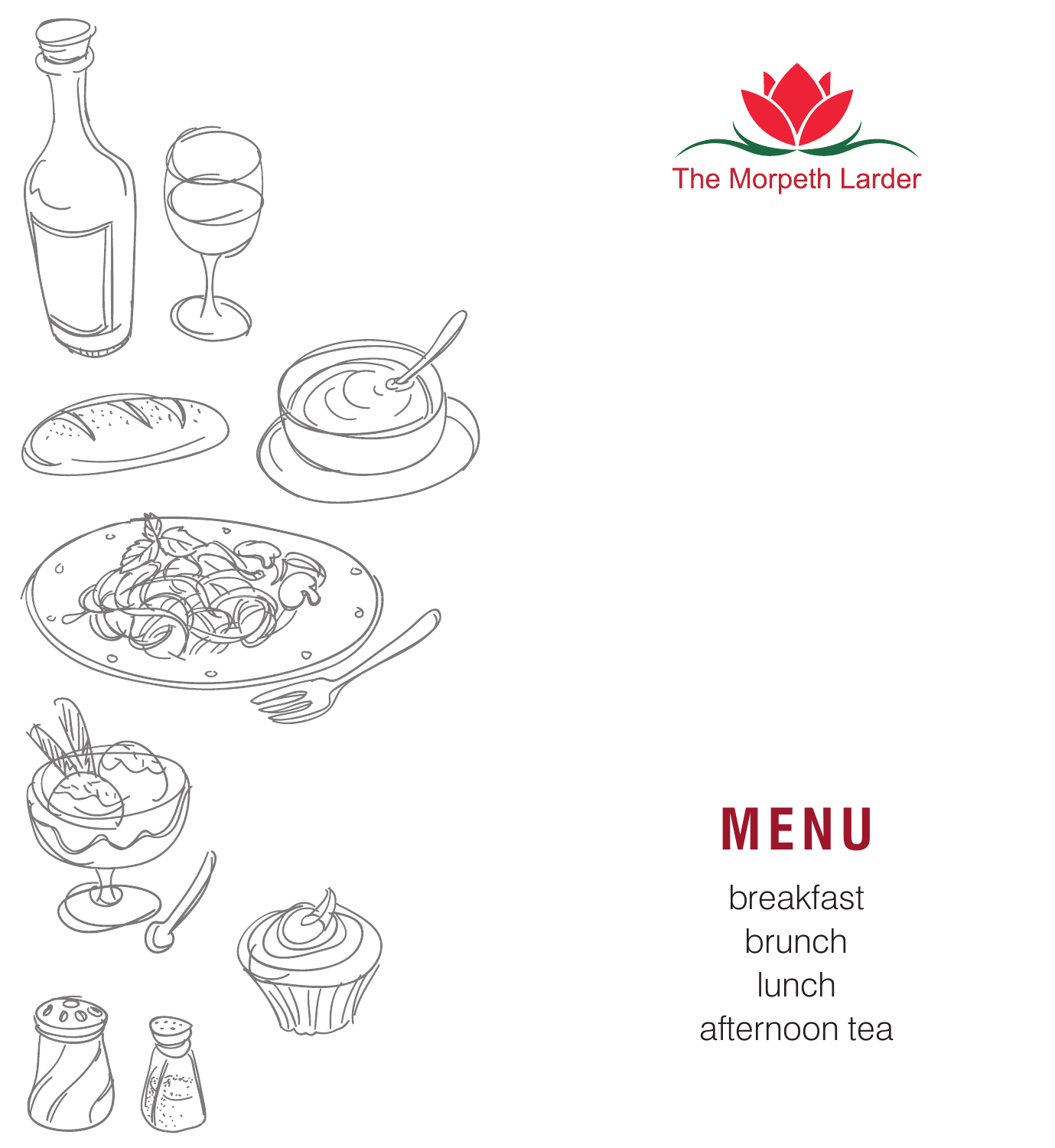

# **WELCOME**

We are open for breakfast, brunch, lunch and afternoon tea.

Good food starts with great ingredients. We only stock high quality food lines, many of them local produce, from local producers.

Please browse our menu and place your order at the till.

As we say "we don't serve fast food, we serve good food as fast as we can", so please be patient at busy times.

Don't forget if you have a problem tell us straight away, so we can rectify it so it does not happen again.

If you have a compliment please tell us, 'brighten our day' and of course tell your friends!

But above all come back and see us.

*{V}* VEGETARIAN *{VG}* VEGAN *{GF}* GLUTEN FREE

## Allergens **Allergens & Intolerances**

We interest and  $\overline{c}$ speak to a member of staff.

### **SCONES & TEACAKES**

CHEESE SCONE FRUIT SCONE CHERRY & ALMOND SCONE ALL / £2.65 Served with butter.

ADD EXTRA: JAM; CLOTTED CREAM; CHUTNEY: ALL / £0.50 CHEDDAR CHEESE / £0.85 EXTRA BUTTER / £0.15

TOASTED TEA CAKE WITH JAM / £3.25 Served with butter and jam.

# **CREAM TEA**

#### CREAM TEA / £5.95

A scone with lashings of strawberry jam, butter and clotted cream. Served with a pot of English Breakfast Tea.

# **BREAKFAST**

TOAST or CRUMPETS / £2.65 Two slices of toast or 2 crumpets served with butter, jam or marmalade.

ENGLISH BREAKFAST / £8.50 Bacon, sausage, beans, tomato, scrambled egg and toast.

BREAKFAST DEAL / £10.50 English Breakfast served with tea and toast.



## **SAVOURY TEA**

### SAVOURY TEA / £6.25

A cheese scone with butter, chutney and a slice of Irish Cheddar. Served with a pot of English Breakfast Tea.

# **CAKES**

### CUTTING CAKE / £3.75 **PER SLICE**

Why not try a slice of our fabulous cutting cakes, discover today's flavours on our cake display.

### **TARTS & MUFFINS**

FRENCH LEMON TART *{V}* DOUBLE CHOCOLATE MUFFIN *{V}* LEMON MUFFIN *{V}* BLUEBERRY MUFFIN *{V}* ALL / £3.25

SCRAMBLED EGGS / £5.95 *{V}* Made with local eggs served with two slices of toast or with a toasted bagel.

BACON & SCRAMBLED EGGS / £6.95 Bacon and scrambled eggs with two slices of toast or with a toasted bagel.

### SMOKED SALMON & SCRAMBLED EGGS / £8.50

Smoked salmon and scrambled eggs with two slices of toast or with a toasted bagel.

## **AFTERNOON TEA**

Our fabulous afternoon tea, served on a traditional cake stand, is a chance to indulge in freshly made sandwiches and our homemade scones. Please choose the following for each guest:

One of our teas served in a teapot with milk or lemon.

A choice of a slice of our delicious cutting cake or traybake

A freshly baked cheese scone or fruit scone accompanied by strawberry preserve and Devon clotted cream, garnished with strawberries.

## **TRAY BAKES**

CHOCOLATE BROWNIE *{V}* CARAMEL SHORTBREAD *{V}* CARAMEL CRISPY *{V}* TIFFIN *{V}* HONEYCOMBE CRUNCH *{V}* ROCKY ROAD PEPPERMINT CRUNCH *{V}* CARAMEL & CRANBERRY SLICE *{V}* DATE & APPLE CRUMBLE *{V} {GF}* PARADISE FLAPJACK *{VG}* ALL / £2.95

# **BLONDIES**

RHUBARB & CUSTARD *{VG}{NEW}* BAKEWELL *{VG}{NEW}* APPLE & CINNAMON *{VG}{NEW}* **RASPBERRY** & WHITE CHOCOLATE *{VG}{NEW}* ALL / £3.75

#### BACON SANDWICH / £5.50

. . . . . . . . . .

SAUSAGE SANDWICH / £5.50 Northumberland Sausage Company pork sausage.

#### BACON & SAUSAGE SANDWICH / £6.75 *{NEW}*

**All served in white or brown bread, also available in a wholemeal or white baguette.** 

The choice of deli sandwich, served on white or brown bread garnished with leaves and dressing.

#### TEA FOR TWO / £33.00

Our traditional afternoon tea including two pots of tea.

TEA FOR ONE / £16.50 Traditional afternoon tea for one.

CELEBRATION AFTERNOON TEA FOR TWO / £42.50

Afternoon tea served with Prosecco.

**We serve afternoon tea all day and it is also available for 'Click & Collect'.**

Gift vouchers are available, please ask.

Visit our website **www.morpethlarder.co.uk** for hampers, vouchers and 'Click & Collect'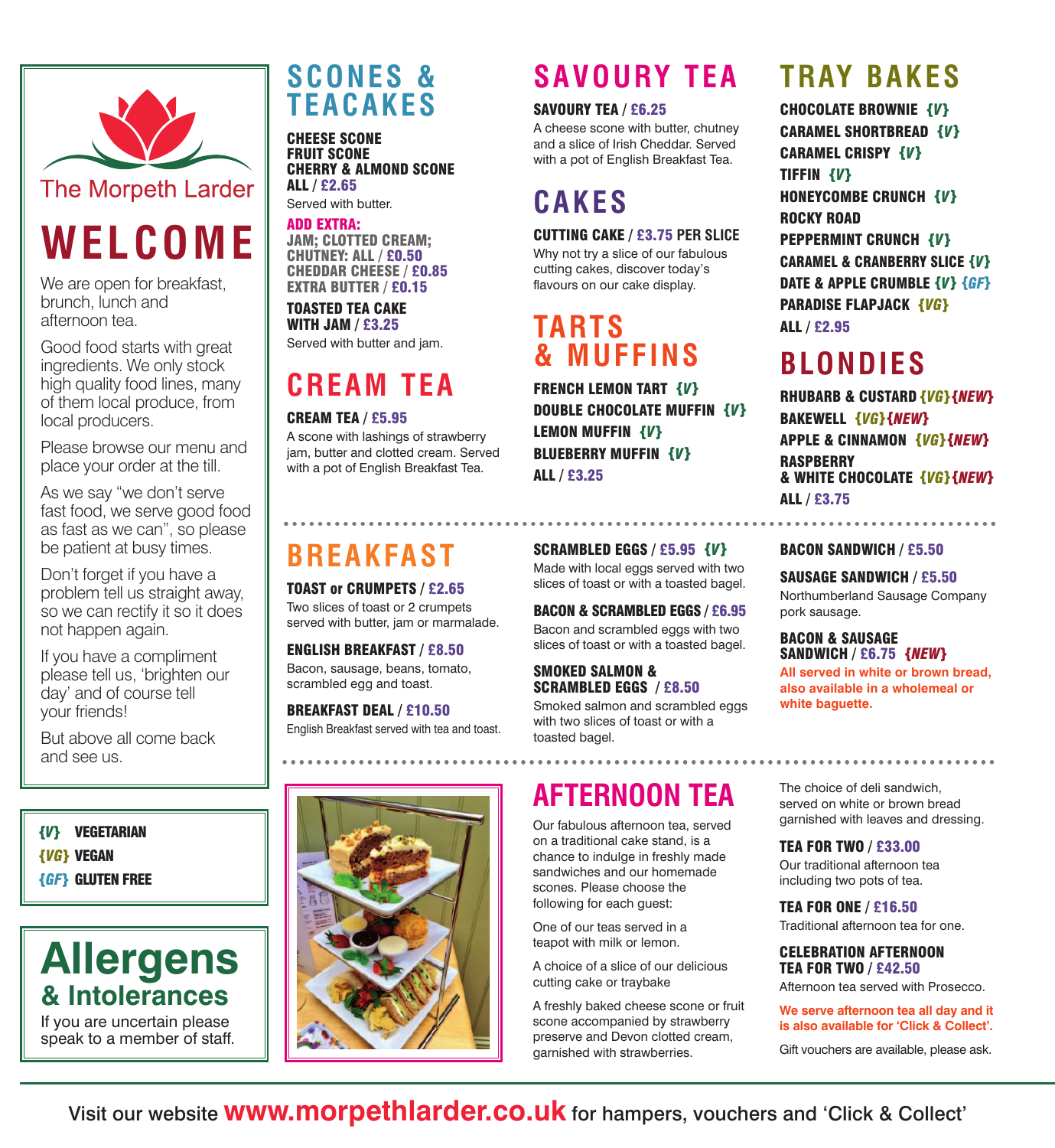## **SANDWICHES**

CHICKEN SALAD CORONATION CHICKEN TUNA MAYONNAISE & CUCUMBER BRIE, CRANBERRY & SALAD *{V}* EGG MAYONNAISE *{V}* CHEESE SAVOURY *{V}* HAM & PEASE PUDDING HAM & COLESLAW SMOKED APPLEWOOD CHEESE & ONION MARMALADE *{V}* VEGAN APPLEWOOD CHEESE & SALAD *{VG}* ALL / £7.25

**Our deli sandwiches are made from the best ingredients from our deli counter, served with a garnish of leaves, dressing and crisps.** 

**All served in white or brown bread, also available in a wholemeal or white baguette.** 

ALL DELI SANDWICHES, GRILLED PANINI AND TOASTIES CAN BE MADE GLUTEN FREE. PLEASE ASK.

### **GRILLED PANINI**

BRIE & CRANBERRY *{V}* BACON, BRIE & CRANBERRY BACON, CHEDDAR & CHILLI JAM SAUSAGE, CHEDDAR & ONION MARMALADE *{NEW}* HAM, EMMENTAL & SUNBLUSHED TOMATOES GOATS CHEESE & ONION MARMALADE *{V}*

SMOKED APPLEWOOD CHEESE & ONION MARMALADE *{V}* CHICKEN, MOZZARELLA & PESTO

ALL / £7.50

**All served with a garnish of leaves, salad dressing and crisps.** 

### **TOASTIES**

CHEESE & RED ONION *{V}* CHEESE & HAM CHEESE & APPLE CHUTNEY *{V}* TUNA MAYONNAISE MELT VEGAN APPLEWOOD CHEESE & RED ONION *{VG}* ALL / £7.25

**All served with a garnish of leaves, salad dressing and crisps.** 

### **PIES, TARTS & QUICHES**

LEEK & MUSHROOM TART *{VG}* GOATS CHEESE TART *{V}* MINCE PIE CHEESE POTATO & ONION PIE CORNED BEEF PIE VEGETABLE QUICHE *{V}* HAM & TOMATO QUICHE BACON BRIE & ONION MARMALADE QUICHE

FRITTATA *{V} {GF}*

ALL / £7.75 **All of our famous cutting pies, tarts & quiches from our deli counter are served with a garnish of leaves**

**and a deli salad, choose between:** LUXURY COLESLAW *{V} {GF}*

SWEET & SOUR BEETROOT *{VG} {GF}* BEAN SALAD *{VG} {GF}* COUSCOUS *{VG}*

EXTRA DELI SALAD PORTION / £1.95

## **JACKET POTATOES**

#### JACKET POTATO & BUTTER / £5.75

Once they are gone they are gone. Served with your chosen topping, butter & leaves.

CHEESE *{V} {GF}* CHEESE SAVOURY *{V} {GF}* BAKED BEANS *{VG} {GF}* TUNA MAYONNAISE *{GF}* COLESLAW *{V} {GF}* CORONATION CHICKEN SWEET & SOUR BEETROOT *{VG} {GF}* EXTRA TOPPING ALL / £1.95

### **CHILLI BOWL**

CHILLI CON CARNE / £7.95 Tees Valley beef chilli con carne served with toasted pita bread strips.



### **SOUP**

SOUP OF THE DAY / £5.50 *{VG}* **Served with a wholemeal or white baguette.** 

SOUP & A SANDWICH / £12.50 SOUP & A PANINI / £12.75 SOUP & A TOASTIE / £12.50 SOUP & A SCONE / £7.95

Our soup of the day with your chosen sandwich, panini or scone.



# **SALADS**

HOUSE SALAD / £8.25 *{VG}* Mediterranean couscous, bean salad and beetroot salad. Served with leaves, cucumber, peppers, red onion and salad dressing.

#### CHICKEN / £9.50

Chicken with Mediterranean couscous and bean salad. Served with leaves, cucumber, peppers, red onion and salad dressing.

#### SMOKED SALMON / £9.50

Smoked salmon with Mediterranean couscous. Served with leaves, cucumber, peppers, red onion and salad dressing.

#### TUNA MAYONNAISE / £8.25 *{GF}*

Tuna in a rich mayonnaise. Served with leaves, cucumber, peppers, red onion and salad dressing.

# **CHILDREN'S MENU**

Strictly for our under 12's only. SANDWICH or TOASTIE

CHEESE, HAM & CHEESE or TUNA MAYONNAISE

BEANS & SAUSAGE / £3.95 APPLE or ORANGE JUICE BOX / £1.85

# **ICE CREAM**

VANILLA; CHOCOLATE; **STRAWBERRY** Available in a bowl or a cone.

1 SCOOP / £2.25 2 SCOOPS / £2.95





(HALF) / £3.95 **Choose a filling:**